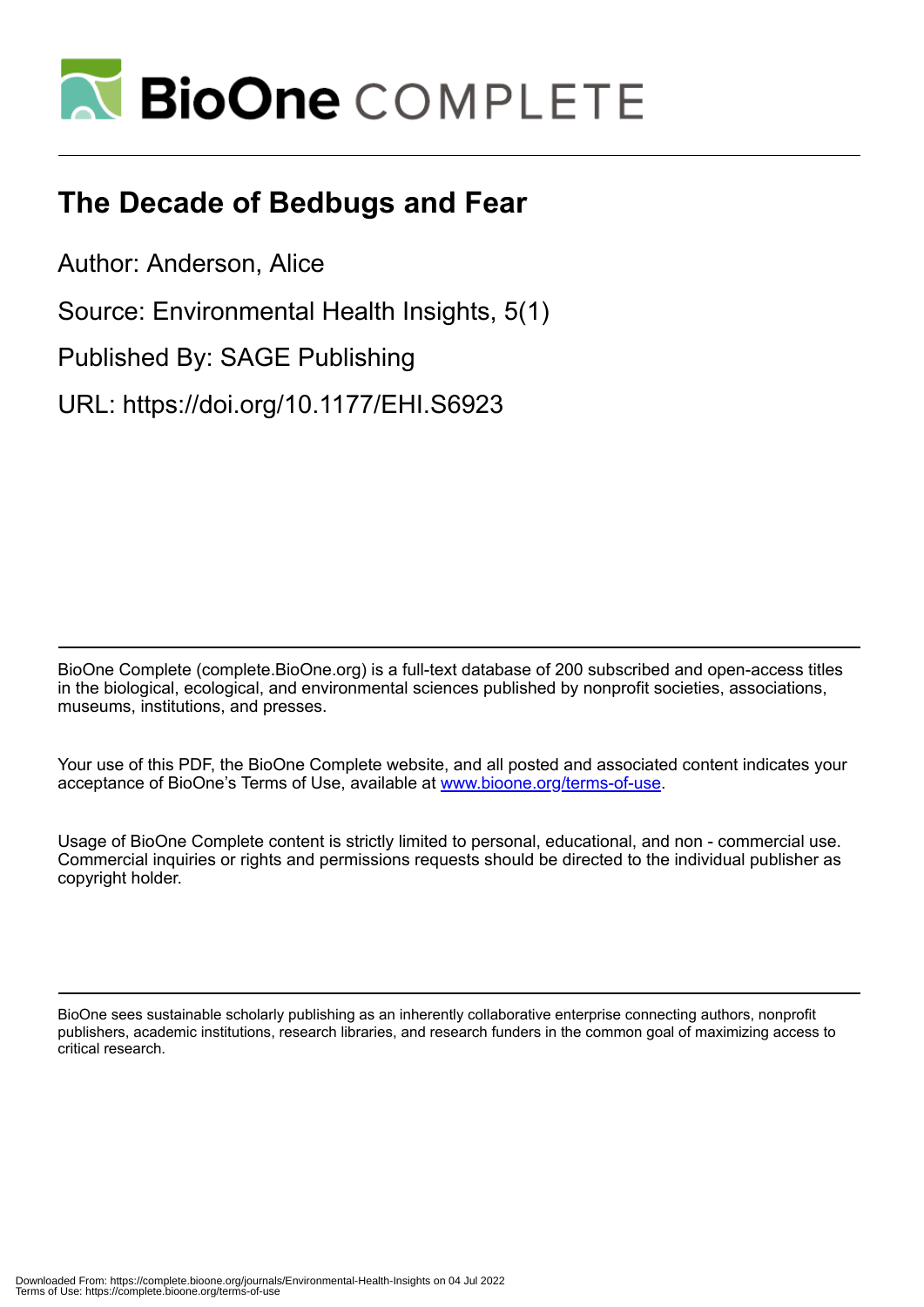## [Environmental Health Insights](http://www.la-press.com/environmental-health-insights-journal-j110)



**Open Access** Full open access to this and thousands of other papers at <http://www.la-press.com>.

LETTER TO EDITOR

## **The Decade of Bedbugs and Fear**

### Alice Anderson

Associate Professor and Acting Director, Environmental Health Sciences Program, Department of Health Education and Promotion, College of Health and Human Performance, East Carolina University. Corresponding author email: [andersonal@ecu.edu](mailto:andersonal@ecu.edu)

*Rolling Stone* and *Time* magazine recently put the past summer's bedbug "crisis" into perspective in the United States (U.S.). Many of us have transferred our fear and anxiety of bioterrorism attacks or socialism into attacks of the "tiny" on our personal lives. Some of us have developed continual anxiety of potential bedbug infestation from travel contacts, visits from foreigners, visits from anyone with a suitcase or backpack, or packages arriving from major cities into our comparatively sanitary homes. A perceived conspiracy of a loathsome, sick group of bedbug-harboring travelers has begun to unravel our peaceful bite-free sleep.

The recent second-round of news on the bedbug infestation in 2010 in the U.S. was actually a continuation of bedbug infestations first identified in 2006. The U.S. bedbug infestations followed infestation increases in Australia and other parts of the United Kingdom (U.K.), although actual government reporting was low. News reporters in the U.S. do not usually mention the development of the international bedbug infestation trends, but bedbugs travelling along international trading and vacationing venues, quietly took root in places previously free from this pest. As bedbug and human populations grew in many countries, and as trade and travel have increased, bedbugs have been traveling unnoticed as well.

Another unnoticed change, decreased pesticide-use, occurred in the U.S. and other countries during the same time period. "Natural" pest control methods were promoted, while pesticides having residual control capabilities were being removed from pest control use. Bedbugs were increasing at the same time that use of the most effective pesticides was declining. International reporting on pest populations (including bedbugs) was poor—if there was any at all. Since the bedbug does not transmit infectious disease, no records of bedbug populations are recorded by World Health Organization (WHO), the U.S. Centers for Disease Control and Prevention (CDC),or other health organizations. Therefore, official government action was not seen as necessary until upscale hotels began identifying bedbug infestations and patrons began filing related lawsuits.

When basic population ecology is applied to the "astounding" and "horrifying" increase in bedbug infestations, a normal population curve emerges. Insects exhibit R-type reproduction strategies (large numbers of unattended eggs) where the young, including bedbugs, appear much like the adult, just smaller in size. All of the young developmental stages (including nymphs) feed on blood. When the more susceptible nymphs are not subject to

#### *Environmental Health Insights* 2011:5 53–54

#### doi: [10.4137/EHI.S6923](http://dx.doi.org/10.4137/EHI.S6923)

This article is available from [http://www.la-press.com.](http://www.la-press.com)

© the author(s), publisher and licensee Libertas Academica Ltd.

This is an open access article. Unrestricted non-commercial use is permitted provided the original work is properly cited.

Environmental Health Insights 2011:5 **53**